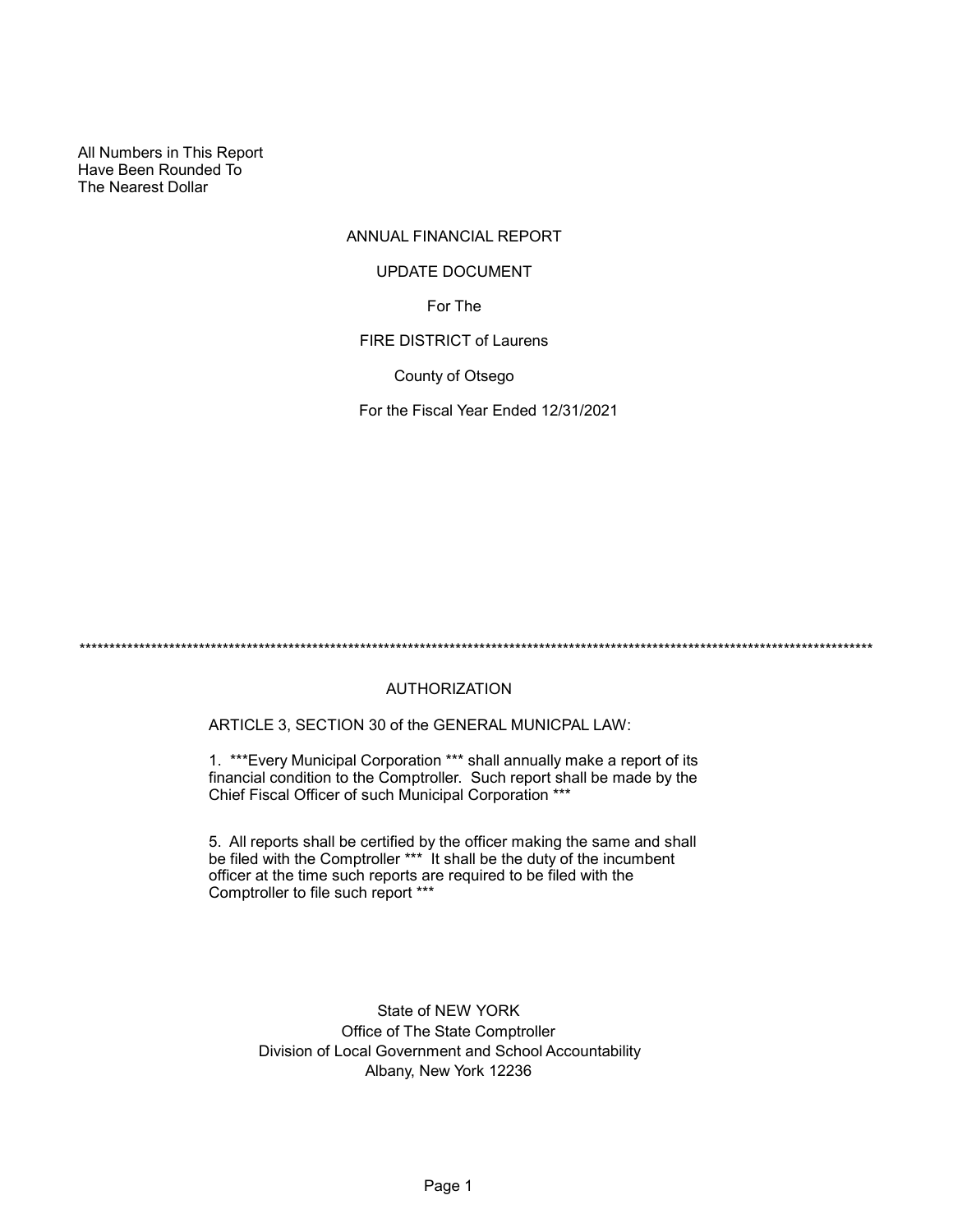### FIRE DISTRICT OF Laurens

### \*\*\* FINANCIAL SECTION \*\*\*

Financial Information for the following funds and account groups are included in the Annual Financial Report filed by your government for the fiscal year ended 2020 and has been used by the OSC as the basis for preparing this update document for the fiscal year ended 2021:

> (A) GENERAL (H) CAPITAL PROJECTS (K) GENERAL FIXED ASSETS (W) GENERAL LONG-TERM DEBT

All amounts included in this update document for 2020 represent data filed by your government with OSC as reviewed and adjusted where necessary.

### \*\*\* SUPPLEMENTAL SECTION \*\*\*

The Supplemental Section includes the following sections:

- 1) Statement of Indebtedness
- 2) Schedule of Time Deposits and Investments
- 3) Bank Reconciliation
- 4) Local Government Questionnaire
- 5) Schedule of Employee and Retiree Benefits
- 6) Schedule of Energy Costs and Consumption

All numbers in this report will be rounded to the nearest dollar.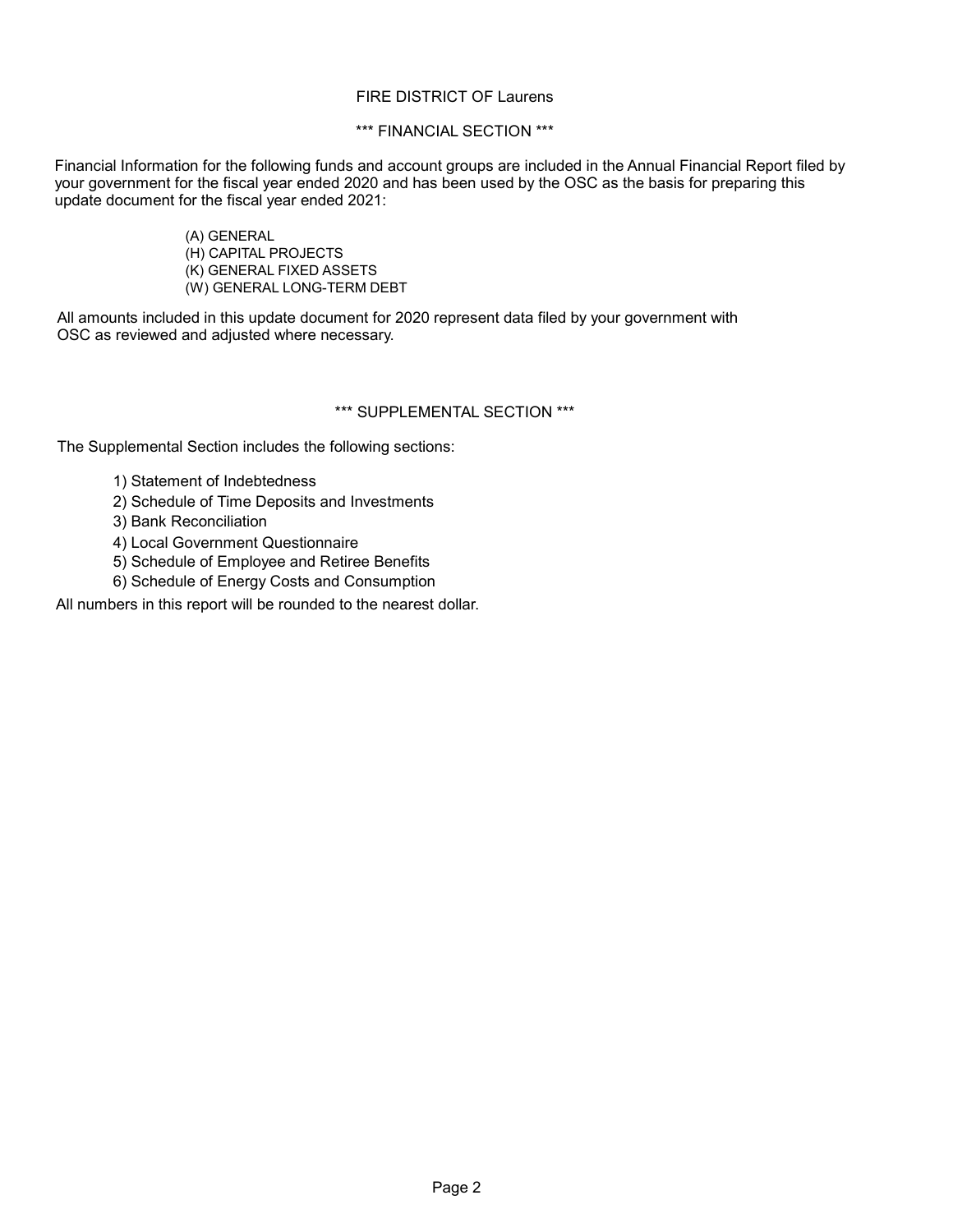# (A) GENERAL

Balance Sheet

| <b>Code Description</b>                                | 2020    | EdpCode | 2021    |
|--------------------------------------------------------|---------|---------|---------|
| <b>Assets</b>                                          |         |         |         |
| Cash                                                   | 32.614  | A200    | $-222$  |
| Cash In Time Deposits                                  | 19.594  | A201    | 39,852  |
| <b>TOTAL Cash</b>                                      | 52,208  |         | 39,629  |
| Cash In Time Deposits Special Reserves                 | 137.189 | A231    | 217,483 |
| <b>TOTAL Restricted Assets</b>                         | 137,189 |         | 217,483 |
| <b>TOTAL Assets and Deferred Outflows of Resources</b> | 189,397 |         | 257,113 |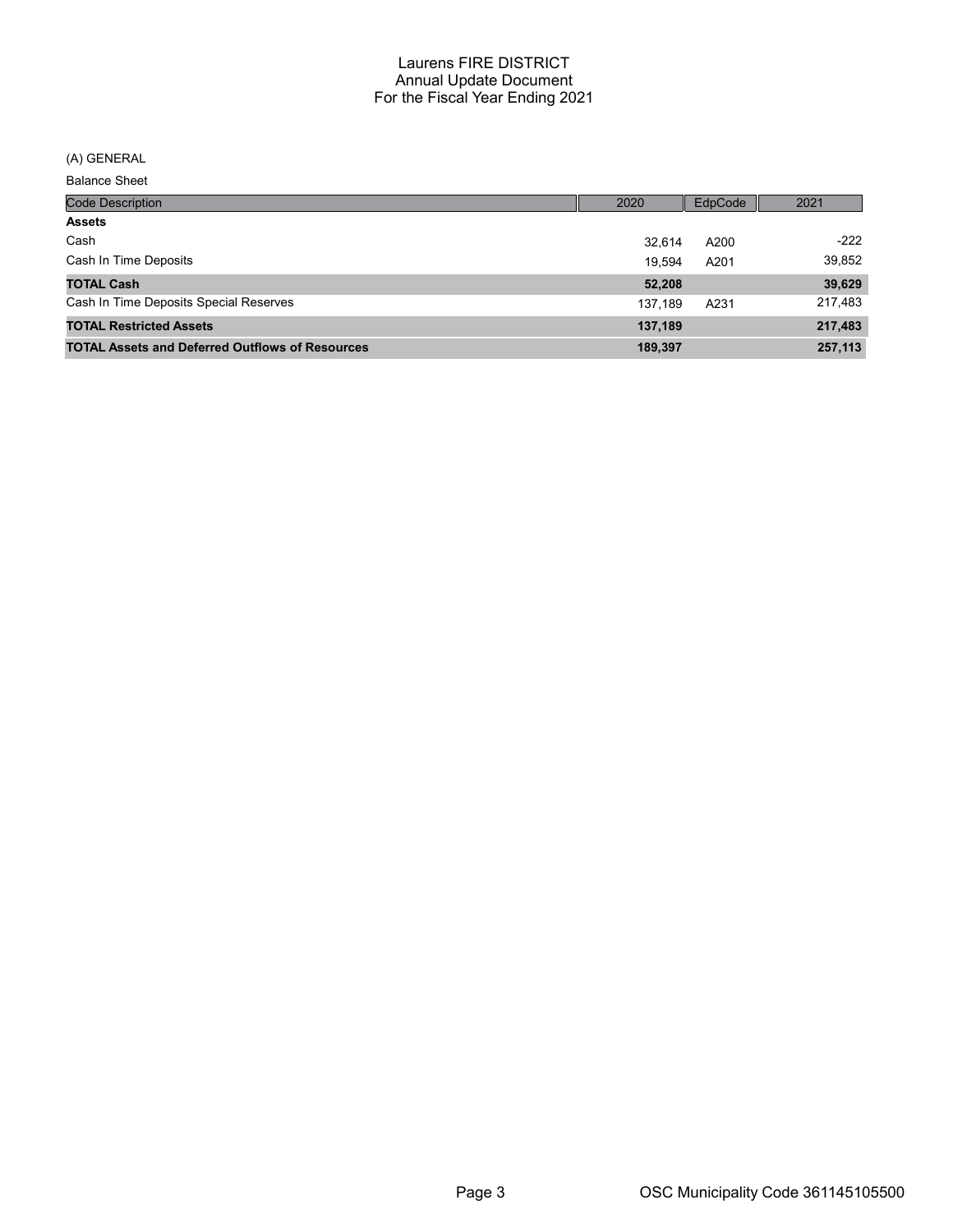### (A) GENERAL

Balance Sheet

| <b>Code Description</b>                                           | 2020     | EdpCode      | 2021            |
|-------------------------------------------------------------------|----------|--------------|-----------------|
| <b>Accounts Payable</b>                                           | 21,637   | A600         | 7,408           |
| <b>TOTAL Accounts Payable</b>                                     | 21,637   |              | 7,408           |
| Due To Other Funds                                                | 0        | A630         |                 |
| <b>TOTAL Due To Other Funds</b>                                   | $\bf{0}$ |              | 0               |
| <b>TOTAL Liabilities</b>                                          | 21,637   |              | 7,408           |
| <b>Fund Balance</b><br><b>Capital Reserve</b><br>Reserve For Debt | 137,189  | A878<br>A884 | 65,639<br>5,913 |
| <b>TOTAL Restricted Fund Balance</b>                              | 137,189  |              | 71,552          |
| <b>Committed Fund Balance</b>                                     | 473      | A913         |                 |
| <b>TOTAL Committed Fund Balance</b>                               | 473      |              | $\bf{0}$        |
| Assigned Appropriated Fund Balance                                | 13,847   | A914         |                 |
| <b>TOTAL Assigned Fund Balance</b>                                | 13,847   |              | $\bf{0}$        |
| Unassigned Fund Balance                                           | 16,251   | A917         | 178,153         |
| <b>TOTAL Unassigned Fund Balance</b>                              | 16,251   |              | 178,153         |
| <b>TOTAL Fund Balance</b>                                         | 167,760  |              | 249,705         |
| <b>TOTAL Liabilities, Deferred Inflows And Fund Balance</b>       | 189,397  |              | 257,113         |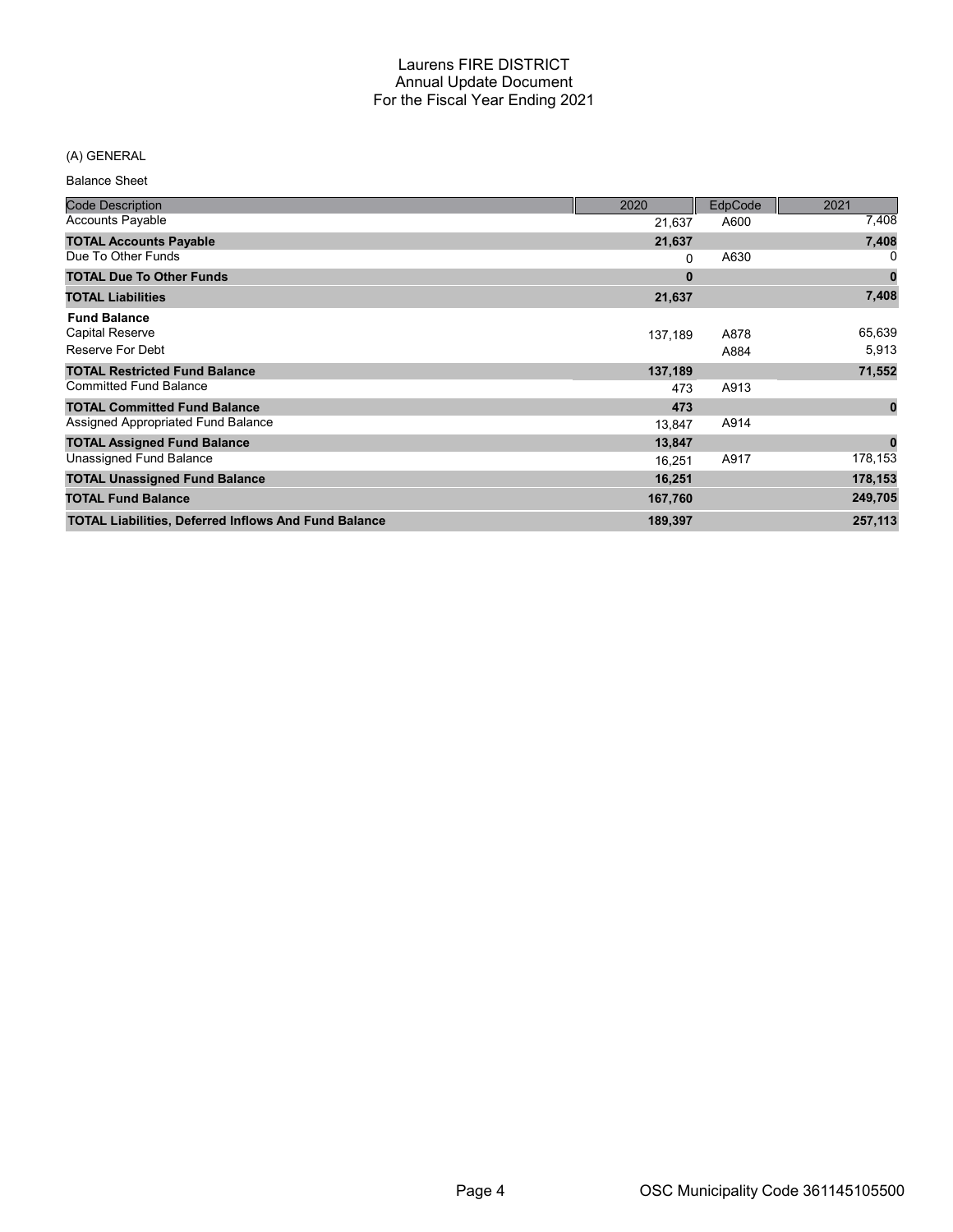### (A) GENERAL

Results of Operation

| <b>Code Description</b>                        | 2020         | EdpCode | 2021         |
|------------------------------------------------|--------------|---------|--------------|
| <b>Revenues</b>                                |              |         |              |
| <b>Real Property Taxes</b>                     | 259,784      | A1001   | 260,784      |
| <b>TOTAL Real Property Taxes</b>               | 259,784      |         | 260,784      |
| Interest And Earnings                          | 300          | A2401   | 322          |
| <b>TOTAL Use of Money And Property</b>         | 300          |         | 322          |
| Refunds of Prior Year's Expenditures           | 236          | A2701   | 2,195        |
| Unclassified (specify)                         | 3,919        | A2770   | 12,106       |
| <b>TOTAL Miscellaneous Local Sources</b>       | 4,156        |         | 14,301       |
| <b>TOTAL Revenues</b>                          | 264,240      |         | 275,407      |
| Interfund Transfers                            |              | A5031   |              |
| <b>TOTAL Interfund Transfers</b>               | $\mathbf{0}$ |         | $\mathbf{0}$ |
| <b>TOTAL Other Sources</b>                     | $\mathbf{0}$ |         | $\bf{0}$     |
| <b>TOTAL Detail Revenues And Other Sources</b> | 264,240      |         | 275,407      |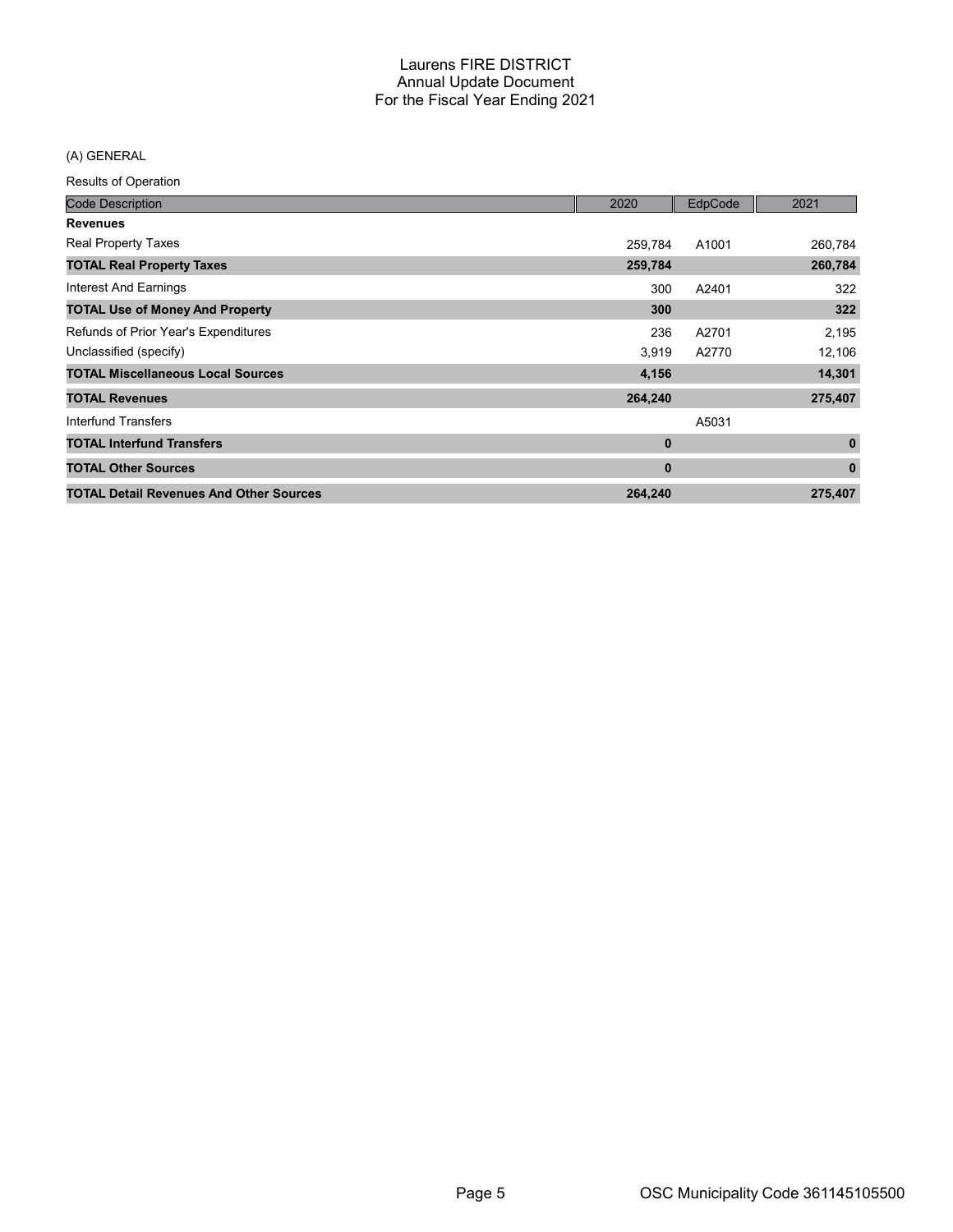(A) GENERAL

Results of Operation

| <b>Code Description</b>                         | 2020    | EdpCode | 2021    |
|-------------------------------------------------|---------|---------|---------|
| <b>Expenditures</b>                             |         |         |         |
| Fire, Equip & Cap Outlay                        | 59,758  | A34102  | 21,133  |
| Fire, Contr Expend                              | 85,017  | A34104  | 80,381  |
| <b>TOTAL Fire</b>                               | 144,775 |         | 101,514 |
| <b>TOTAL Public Safety</b>                      | 144,775 |         | 101,514 |
| Ambulance, Equip & Cap Outlay                   | 3.064   | A45402  |         |
| Ambulance, Contr Expend                         | 9,918   | A45404  | 6,640   |
| <b>TOTAL Ambulance</b>                          | 12,982  |         | 6,640   |
| <b>TOTAL Health</b>                             | 12,982  |         | 6,640   |
| Hospital & Medical (dental) Ins, Empl Bnft      | 3,910   | A90608  | 4,060   |
| <b>TOTAL Employee Benefits</b>                  | 3,910   |         | 4,060   |
| Debt Principal, Serial Bonds                    | 80,000  | A97106  | 80,000  |
| <b>TOTAL Debt Principal</b>                     | 80,000  |         | 80,000  |
| Debt Interest, Serial Bonds                     | 7,268   | A97107  | 7,162   |
| <b>TOTAL Debt Interest</b>                      | 7,268   |         | 7,162   |
| <b>TOTAL Expenditures</b>                       | 248,934 |         | 199,376 |
| <b>TOTAL Detail Expenditures And Other Uses</b> | 248,934 |         | 199,376 |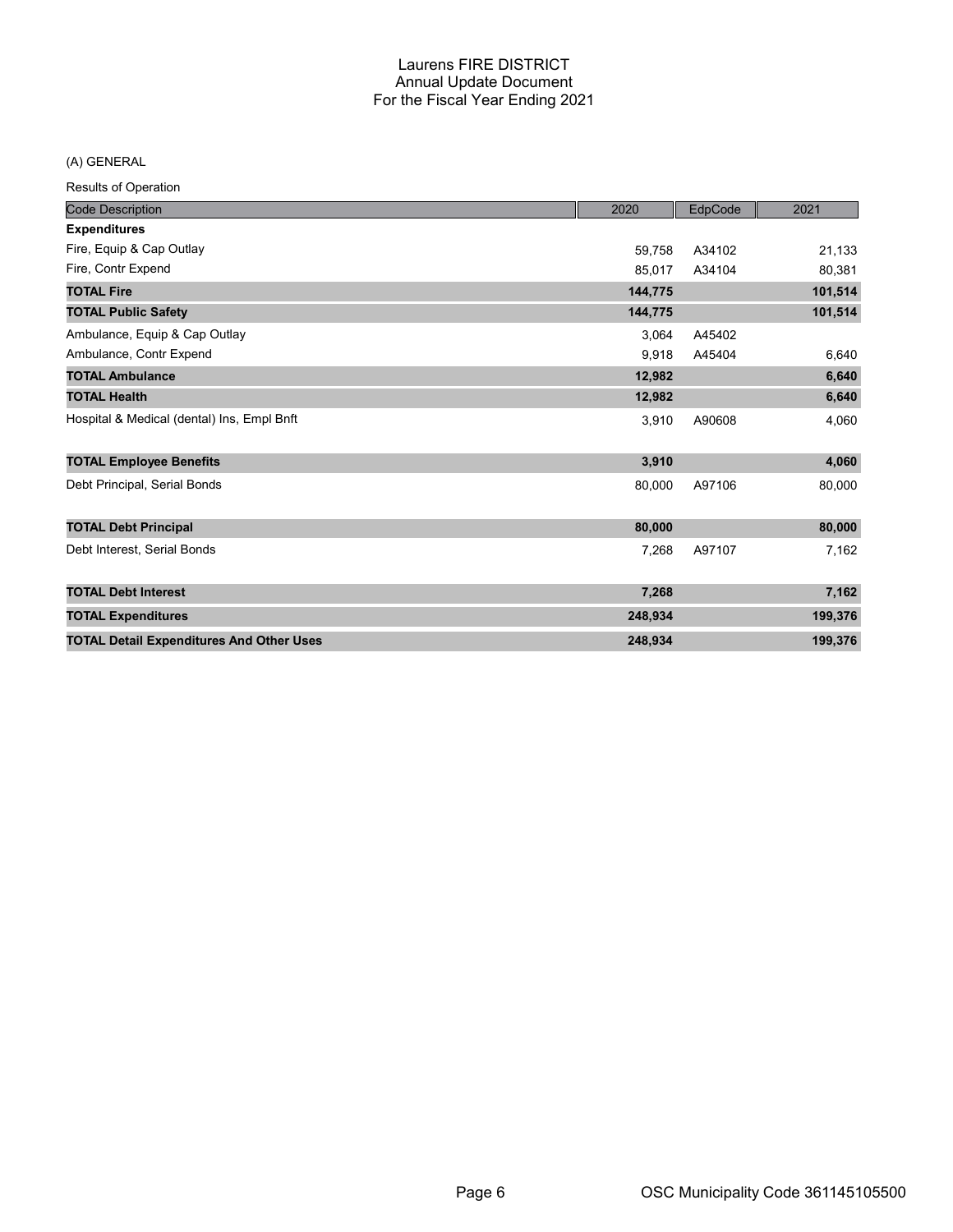(A) GENERAL

Analysis of Changes in Fund Balance

| <b>Code Description</b>                    | 2020    | EdpCode | 2021    |
|--------------------------------------------|---------|---------|---------|
| Analysis of Changes in Fund Balance        |         |         |         |
| <b>Fund Balance - Beginning of Year</b>    | 120.770 | A8021   | 167,760 |
| Prior Period Adj -Increase In Fund Balance | 35,235  | A8012   | 5.912   |
| Prior Period Adj -Decrease In Fund Balance | 3.551   | A8015   |         |
| <b>Restated Fund Balance - Beg of Year</b> | 152.455 | A8022   | 173,673 |
| ADD - REVENUES AND OTHER SOURCES           | 264.240 |         | 275,407 |
| DEDUCT - EXPENDITURES AND OTHER USES       | 248.934 |         | 199.376 |
| <b>Fund Balance - End of Year</b>          | 167.760 | A8029   | 249,704 |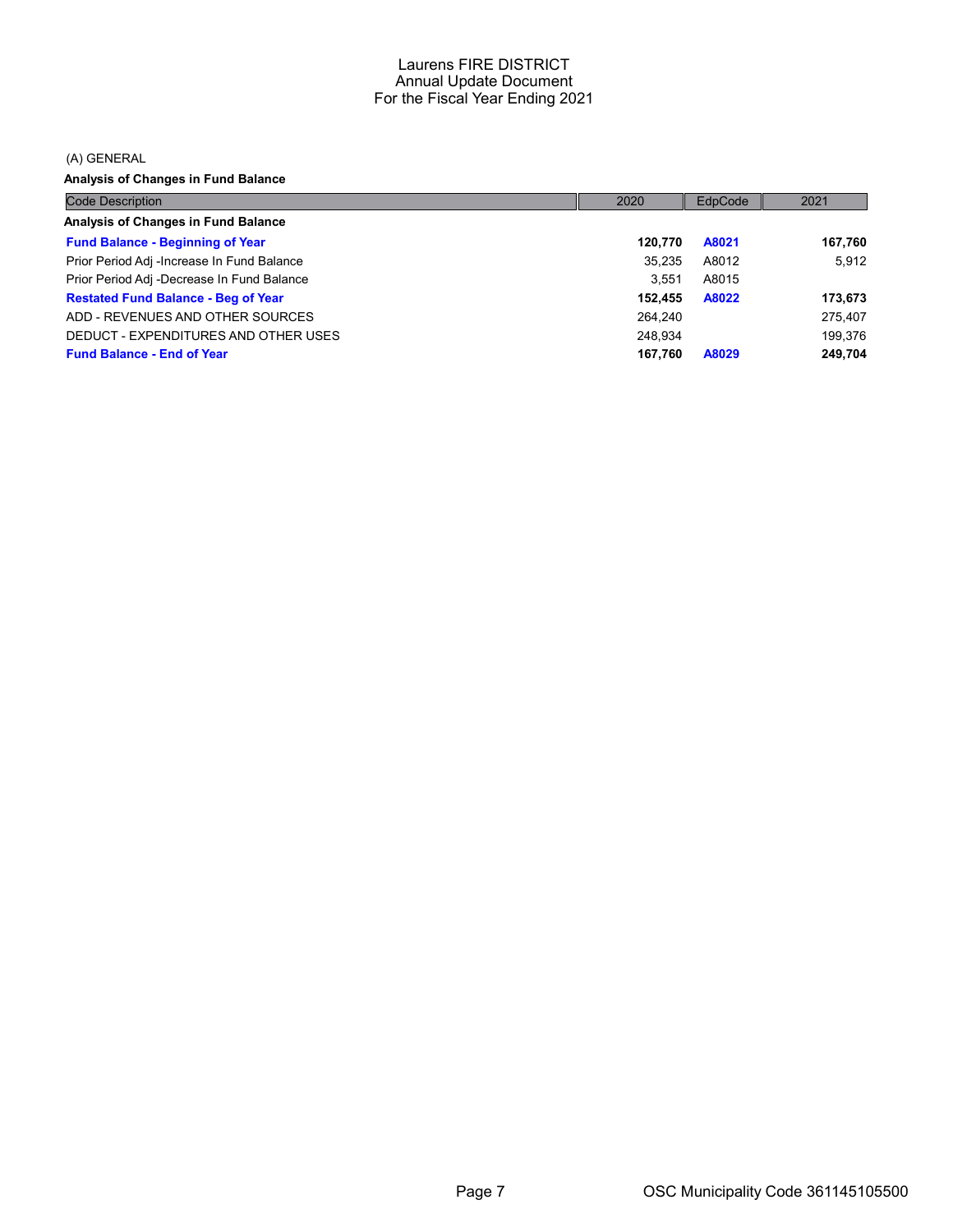### (A) GENERAL

Budget Summary

| <u>Baagot Sariiriar</u>                           |         |         |         |
|---------------------------------------------------|---------|---------|---------|
| <b>Code Description</b>                           | 2021    | EdpCode | 2022    |
| <b>Estimated Revenues</b>                         |         |         |         |
| Est Rev - Real Property Taxes                     | 260.784 | A1049N  | 270,676 |
| Est Rev - Use of Money And Property               |         | A2499N  | 400     |
| <b>TOTAL Estimated Revenues</b>                   | 260.784 |         | 271,076 |
| Appropriated Reserve & Restricted Fund Bal        |         | A511N   | 5,913   |
| Appropriated Fund Balance                         | 13.847  | A599N   |         |
| <b>TOTAL Estimated Other Sources</b>              | 13,847  |         | 5,913   |
| <b>TOTAL Estimated Revenues And Other Sources</b> | 274.631 |         | 276.989 |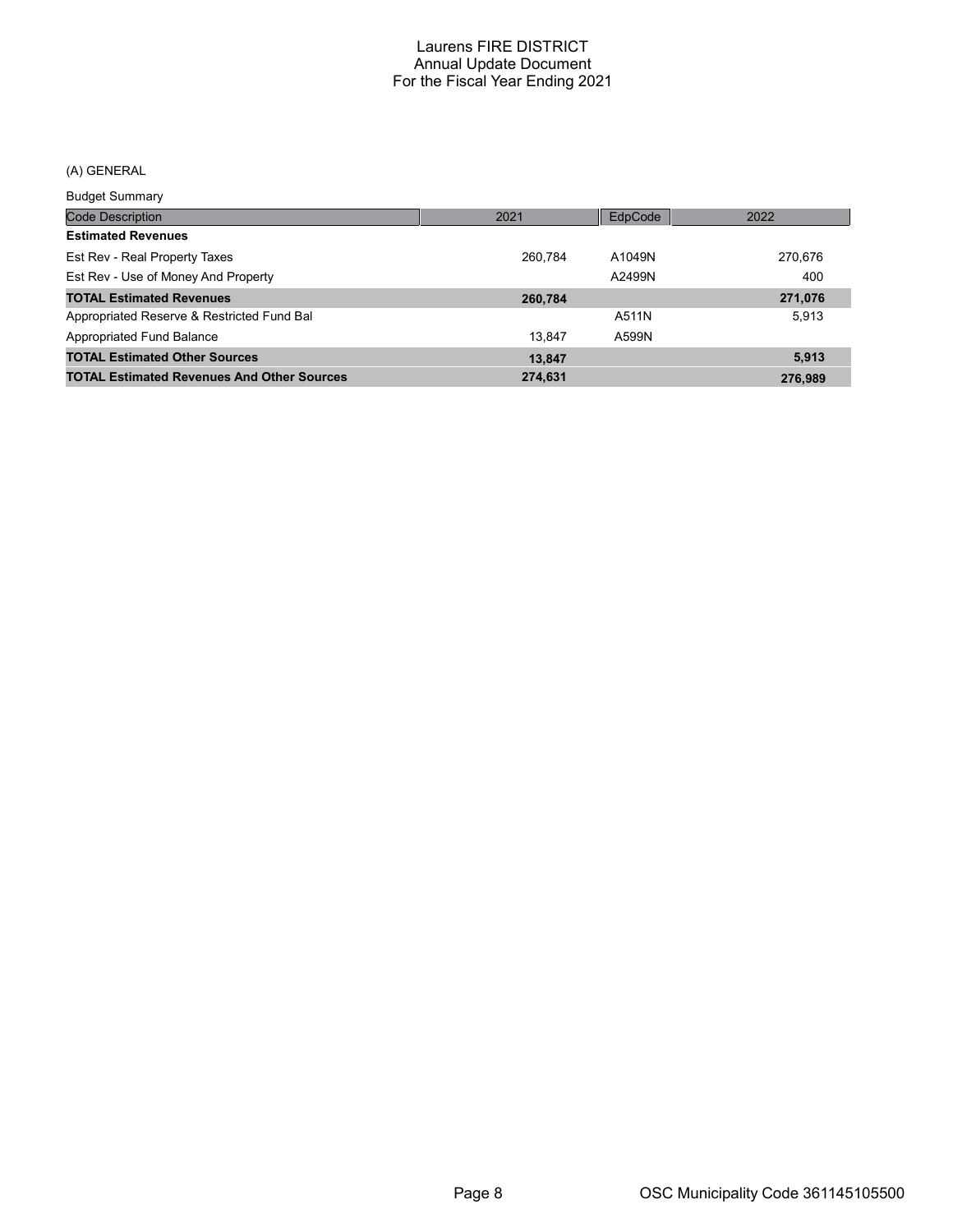(A) GENERAL

Code Description Budget Summary 2021 EdpCode 2022 Appropriations App - Public Safety 189,827 App - Debt Service 87,162 A9899N 87,162 TOTAL Appropriations 274,631 276,989 TOTAL Appropriations And Other Uses 274,631 276,989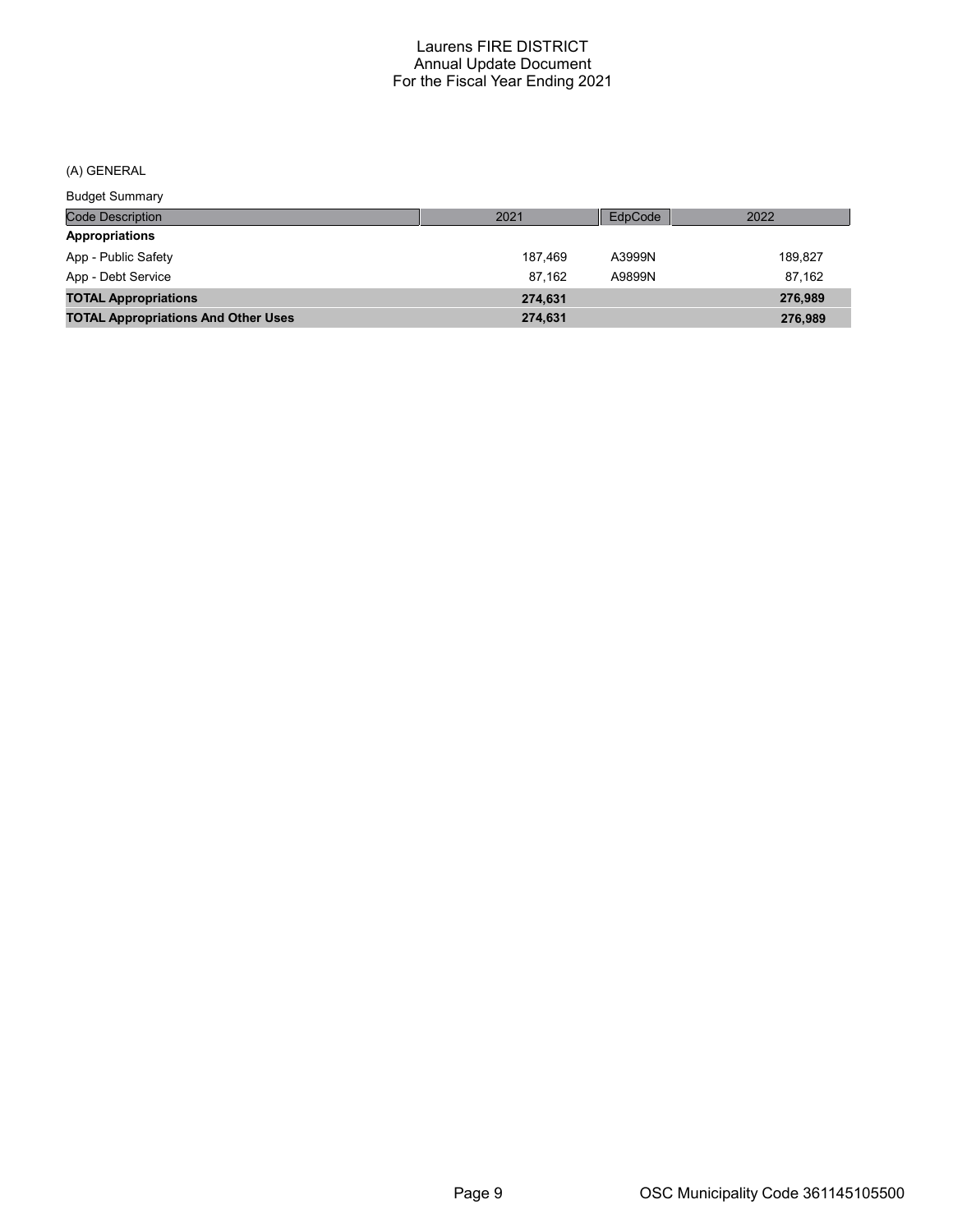### (H) CAPITAL PROJECTS

| <b>Balance Sheet</b>                                   |       |                  |      |
|--------------------------------------------------------|-------|------------------|------|
| <b>Code Description</b>                                | 2020  | EdpCode          | 2021 |
| <b>Assets</b>                                          |       |                  |      |
| Cash                                                   | 5.912 | H <sub>200</sub> |      |
| <b>TOTAL Cash</b>                                      | 5,912 |                  | 0    |
| <b>TOTAL Assets and Deferred Outflows of Resources</b> | 5,912 |                  | 0    |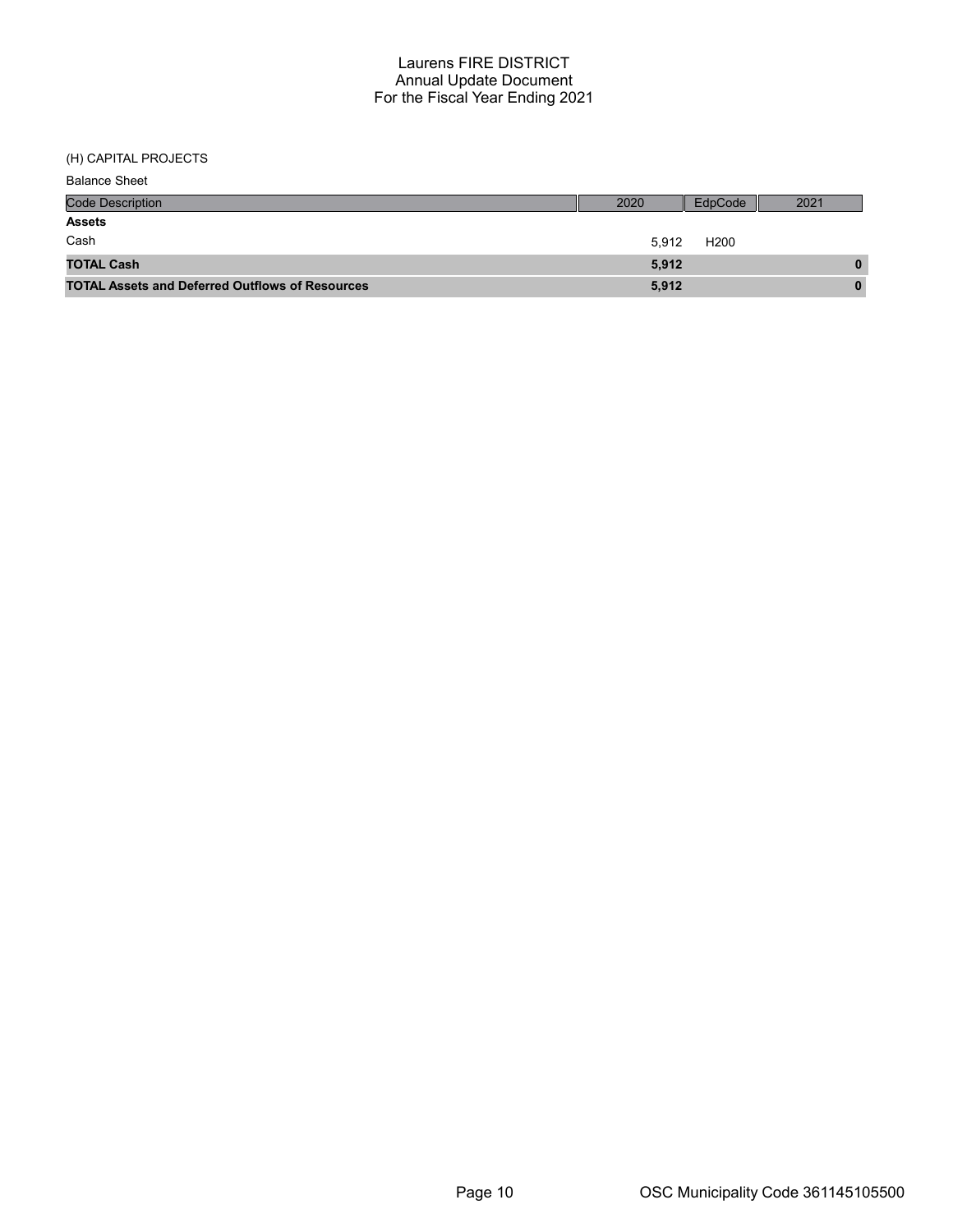### (H) CAPITAL PROJECTS

| <b>Balance Sheet</b>                                        |       |         |      |
|-------------------------------------------------------------|-------|---------|------|
| <b>Code Description</b>                                     | 2020  | EdpCode | 2021 |
| <b>Fund Balance</b><br>Assigned Unappropriated Fund Balance | 5.912 | H915    |      |
| <b>TOTAL Assigned Fund Balance</b>                          | 5.912 |         |      |
| <b>TOTAL Fund Balance</b>                                   | 5.912 |         |      |
| <b>TOTAL Liabilities, Deferred Inflows And Fund Balance</b> | 5,912 |         |      |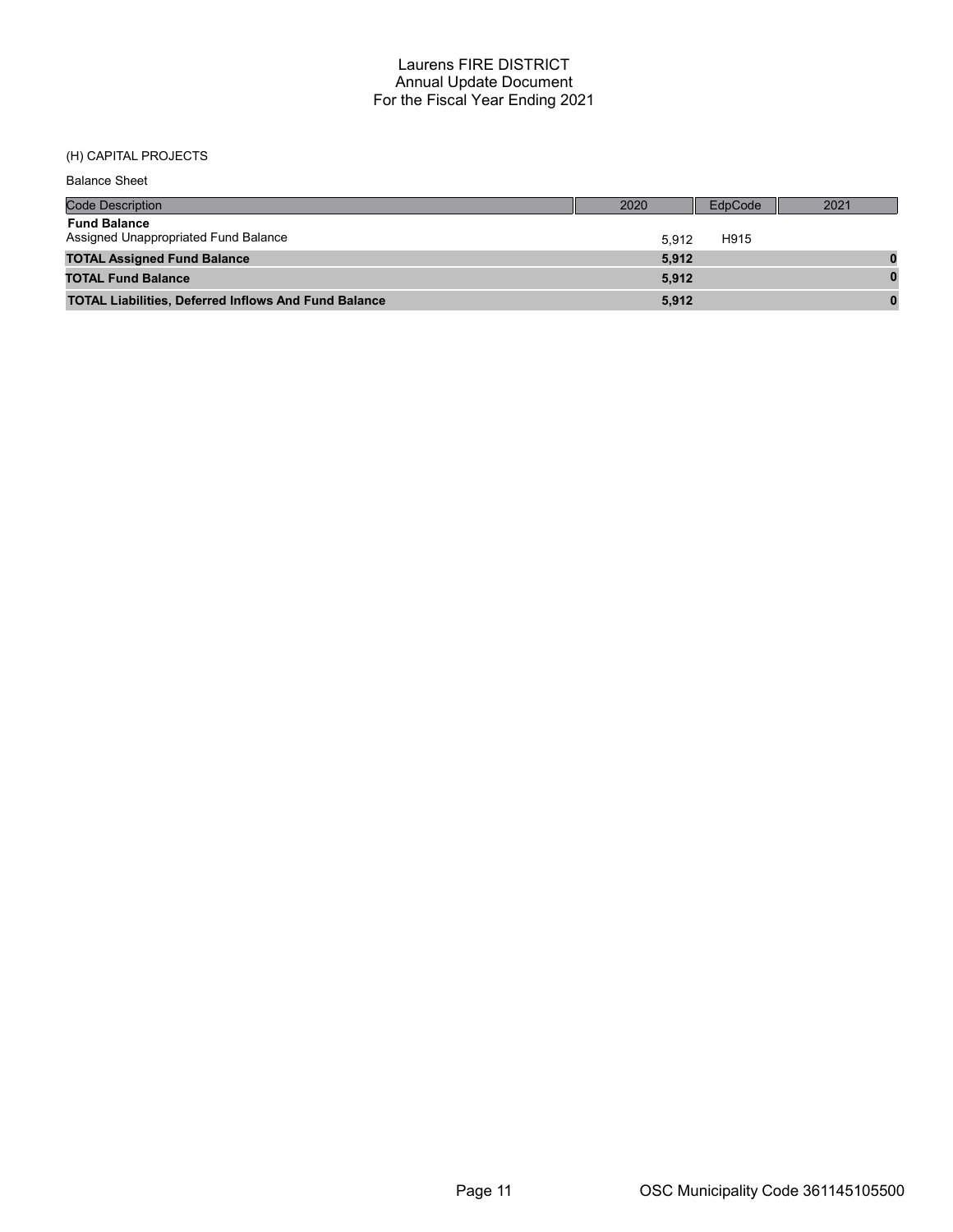### (H) CAPITAL PROJECTS

Results of Operation

| <b>Code Description</b>                        | 2020     | EdpCode           | 2021         |
|------------------------------------------------|----------|-------------------|--------------|
| <b>Revenues</b>                                |          |                   |              |
| Interest And Earnings                          | 167      | H <sub>2401</sub> |              |
| <b>TOTAL Use of Money And Property</b>         | 167      |                   | $\bf{0}$     |
| <b>TOTAL Revenues</b>                          | 167      |                   | $\bf{0}$     |
| Interfund Transfers                            | 0        | H5031             | 0            |
| <b>TOTAL Interfund Transfers</b>               | $\bf{0}$ |                   | $\mathbf{0}$ |
| <b>TOTAL Other Sources</b>                     | 0        |                   | $\bf{0}$     |
| <b>TOTAL Detail Revenues And Other Sources</b> | 167      |                   | 0            |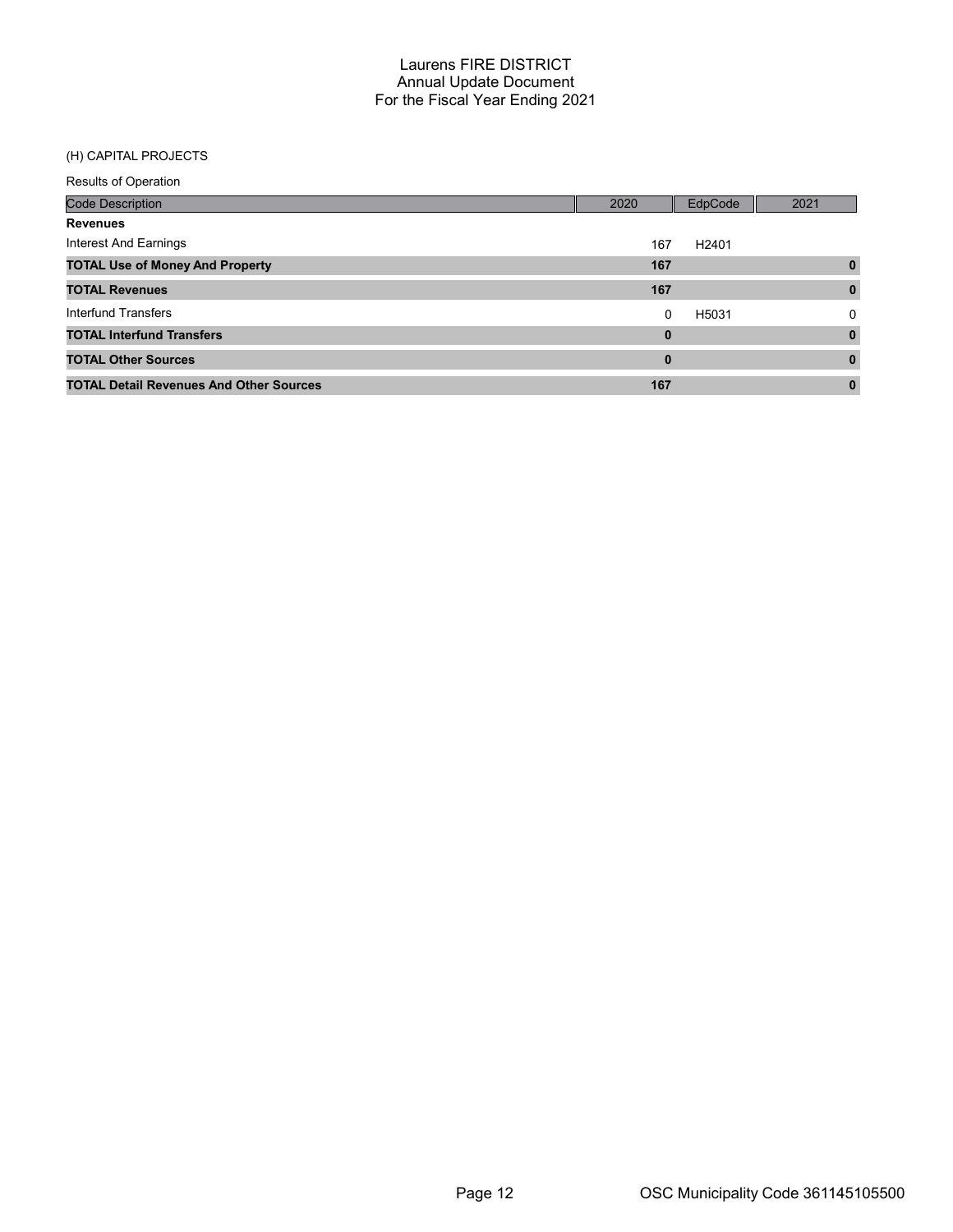#### (H) CAPITAL PROJECTS

| <b>Results of Operation</b>                     |             |         |              |
|-------------------------------------------------|-------------|---------|--------------|
| <b>Code Description</b>                         | 2020        | EdpCode | 2021         |
| <b>Expenditures</b>                             |             |         |              |
| Fire, Equip & Cap Outlay                        | 469,153     | H34102  |              |
| <b>TOTAL Fire</b>                               | 469,153     |         | $\mathbf{0}$ |
| <b>TOTAL Public Safety</b>                      | 469,153     |         | $\mathbf{0}$ |
| <b>TOTAL Expenditures</b>                       | 469,153     |         | $\mathbf 0$  |
| <b>Transfers, Other Funds</b>                   |             | H99019  |              |
| <b>TOTAL Operating Transfers</b>                | $\mathbf 0$ |         | $\mathbf 0$  |
| <b>TOTAL Other Uses</b>                         | $\bf{0}$    |         | $\bf{0}$     |
| <b>TOTAL Detail Expenditures And Other Uses</b> | 469,153     |         | $\mathbf 0$  |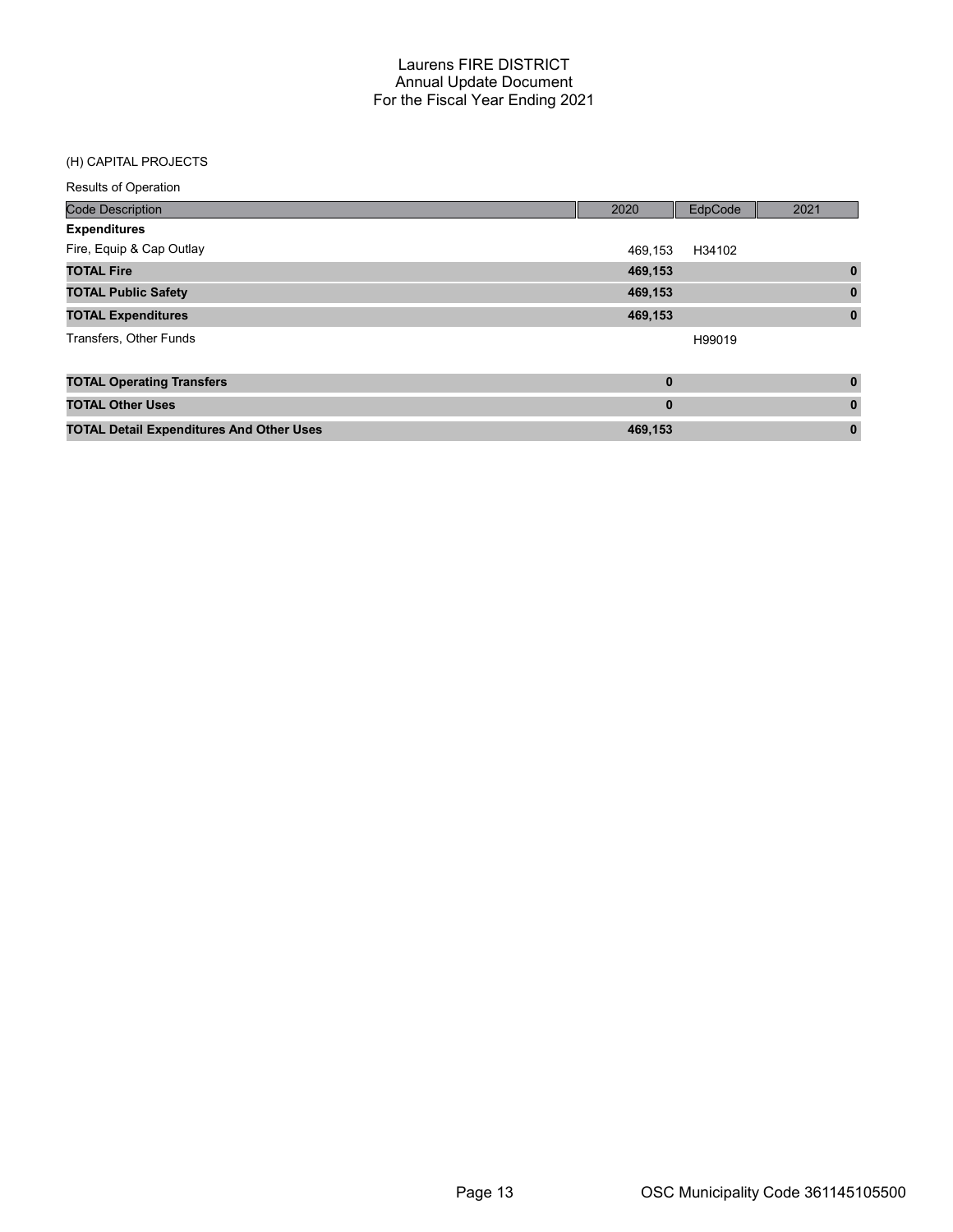#### (H) CAPITAL PROJECTS

### Analysis of Changes in Fund Balance

| <b>Code Description</b>                    | 2020    | EdpCode | 2021  |
|--------------------------------------------|---------|---------|-------|
| Analysis of Changes in Fund Balance        |         |         |       |
| <b>Fund Balance - Beginning of Year</b>    | 514.176 | H8021   | 5,912 |
| Prior Period Adj -Increase In Fund Balance | 134     | H8012   |       |
| Prior Period Adj -Decrease In Fund Balance | 39.412  | H8015   | 5.912 |
| <b>Restated Fund Balance - Beg of Year</b> | 474.899 | H8022   |       |
| ADD - REVENUES AND OTHER SOURCES           | 167     |         | 0     |
| DEDUCT - EXPENDITURES AND OTHER USES       | 469.153 |         |       |
| <b>Fund Balance - End of Year</b>          | 5.912   | H8029   |       |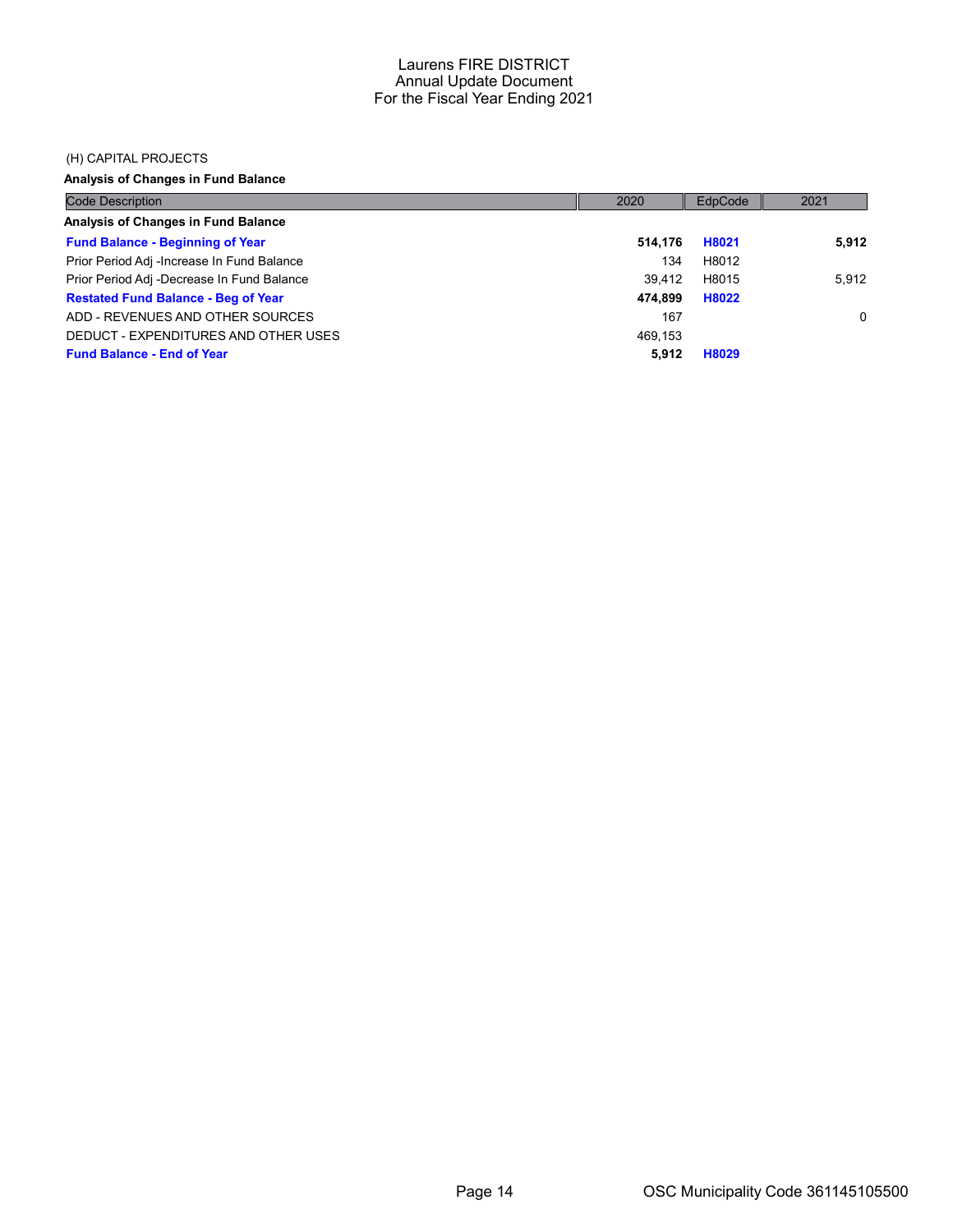### (K) GENERAL FIXED ASSETS

Balance Sheet

| <b>Code Description</b>                                | 2020      | EdpCode          | 2021      |
|--------------------------------------------------------|-----------|------------------|-----------|
| <b>Assets</b>                                          |           |                  |           |
| Land                                                   | 61.700    | K <sub>101</sub> | 61,700    |
| <b>Buildings</b>                                       | 204.912   | K <sub>102</sub> | 204,912   |
| Machinery And Equipment                                | 1.818.092 | K <sub>104</sub> | 1,818,092 |
| <b>TOTAL Fixed Assets (net)</b>                        | 2,084,704 |                  | 2,084,704 |
| <b>TOTAL Assets and Deferred Outflows of Resources</b> | 2,084,704 |                  | 2,084,704 |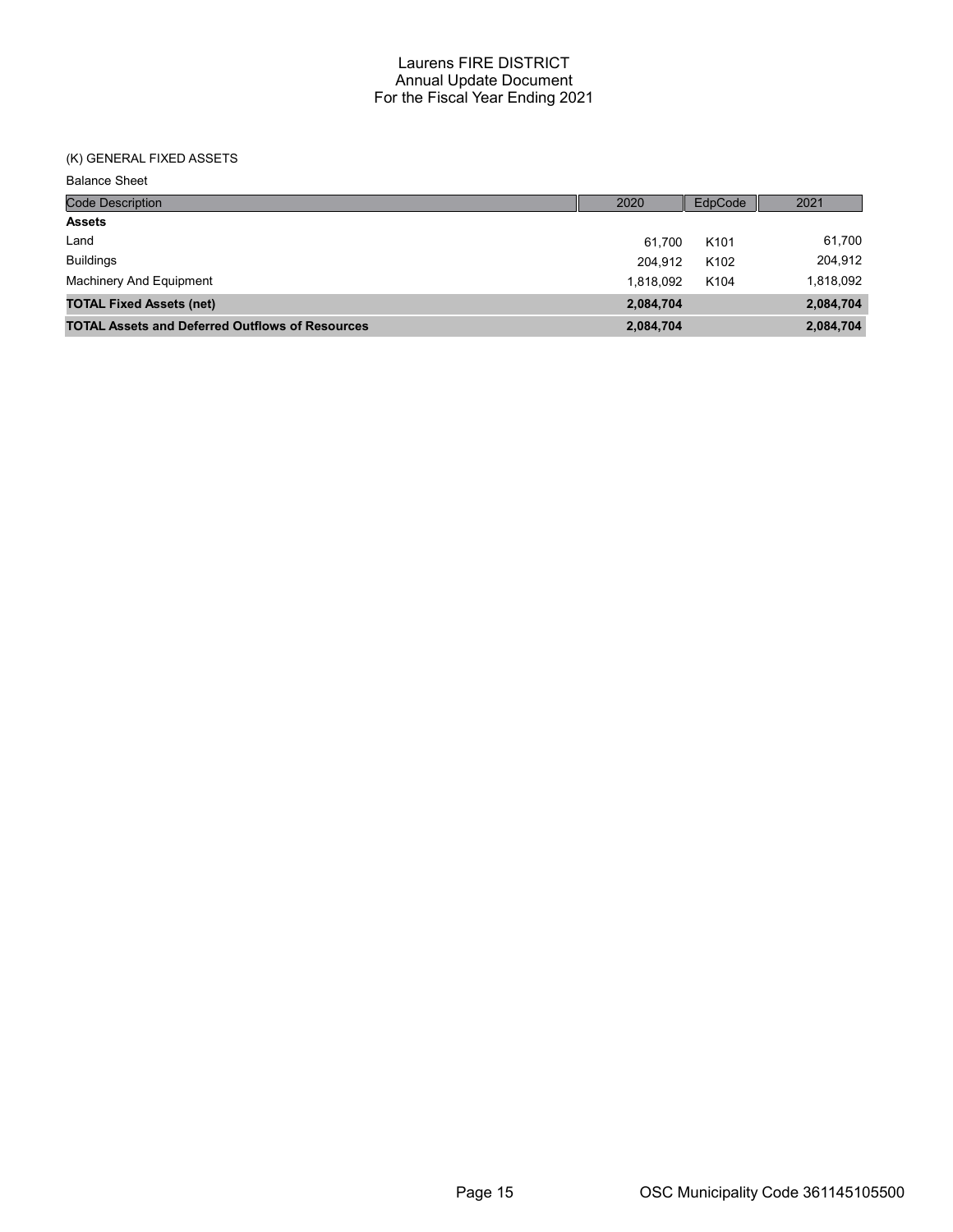### (K) GENERAL FIXED ASSETS

| <b>Balance Sheet</b>                                                                   |           |                  |           |
|----------------------------------------------------------------------------------------|-----------|------------------|-----------|
| <b>Code Description</b>                                                                | 2020      | EdpCode          | 2021      |
| Liabilities, Deferred Inflows And Fund Balance<br><b>Total Non-Current Govt Assets</b> | 2.084.704 | K <sub>159</sub> | 2,084,704 |
| <b>TOTAL Investments in Non-Current Government Assets</b>                              | 2,084,704 |                  | 2,084,704 |
| <b>TOTAL Fund Balance</b>                                                              | 2,084,704 |                  | 2,084,704 |
| <b>TOTAL</b>                                                                           | 2,084,704 |                  | 2,084,704 |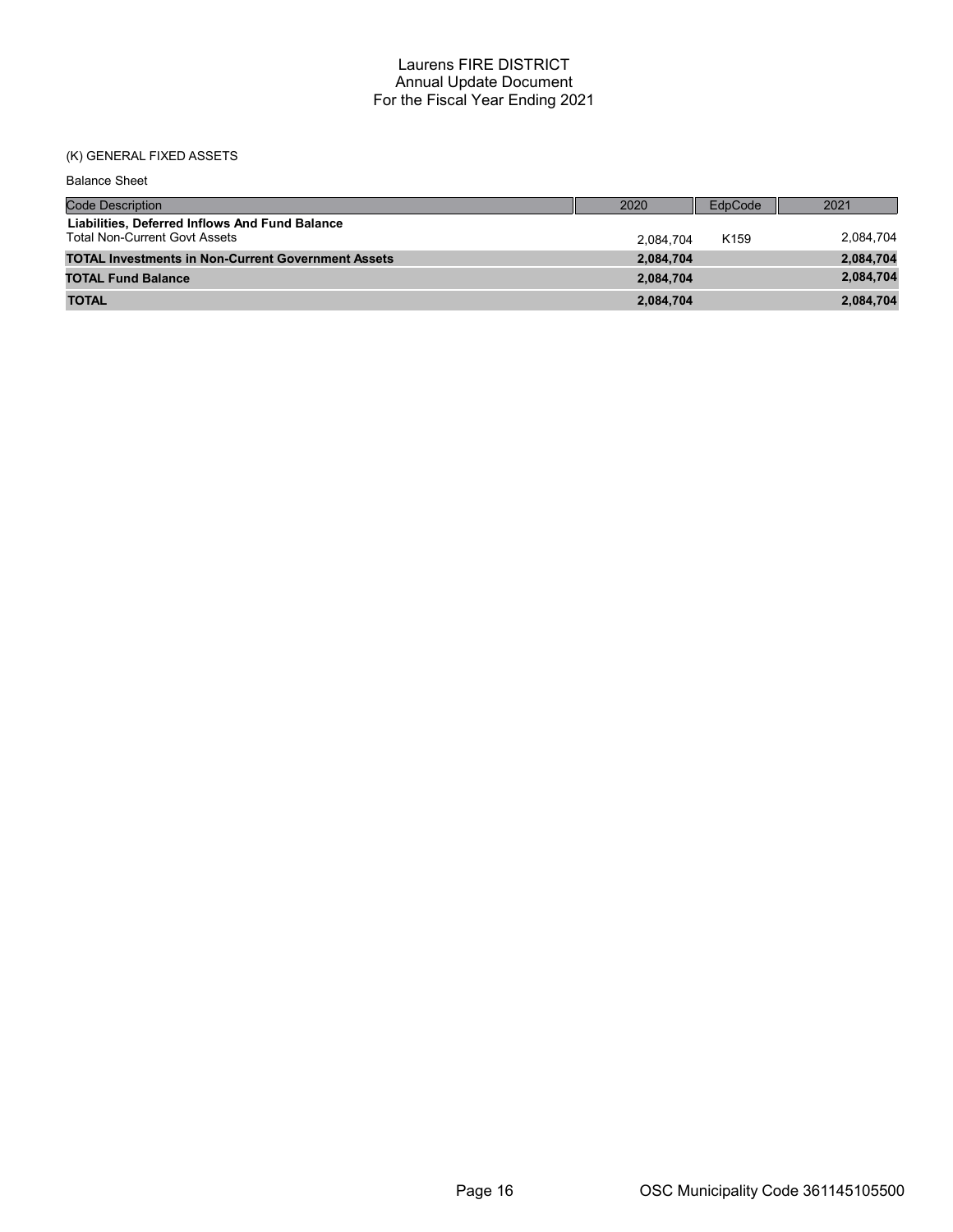#### (W) GENERAL LONG-TERM DEBT

| <b>Balance Sheet</b>                                   |         |         |         |
|--------------------------------------------------------|---------|---------|---------|
| <b>Code Description</b>                                | 2020    | EdpCode | 2021    |
| <b>Assets</b>                                          |         |         |         |
| <b>Total Non-Current Govt Liabilities</b>              | 430.000 | W129    | 350,000 |
| <b>TOTAL Provision To Be Made In Future Budgets</b>    | 430,000 |         | 350,000 |
| <b>TOTAL Assets and Deferred Outflows of Resources</b> | 430,000 |         | 350,000 |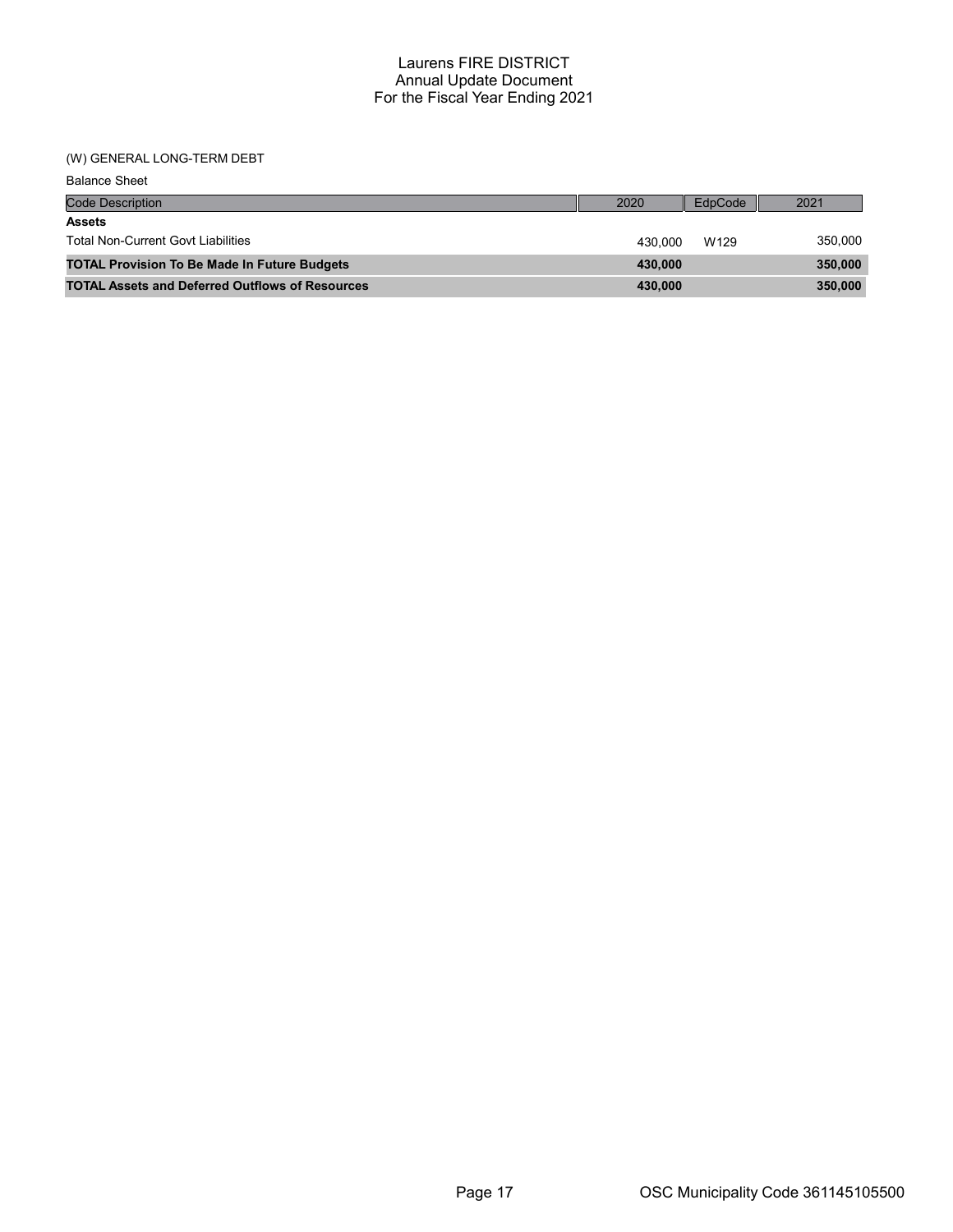### (W) GENERAL LONG-TERM DEBT

| <b>Balance Sheet</b>                        |         |         |         |
|---------------------------------------------|---------|---------|---------|
| <b>Code Description</b>                     | 2020    | EdpCode | 2021    |
| State or Authority Loans Payable            |         | W619    |         |
| <b>TOTAL Notes Payable</b>                  | 0       |         |         |
| <b>Bonds Payable</b>                        | 430,000 | W628    | 350,000 |
| <b>TOTAL Bond And Long Term Liabilities</b> | 430,000 |         | 350,000 |
| <b>TOTAL Liabilities</b>                    | 430,000 |         | 350,000 |
| <b>TOTAL Liabilities</b>                    | 430.000 |         | 350,000 |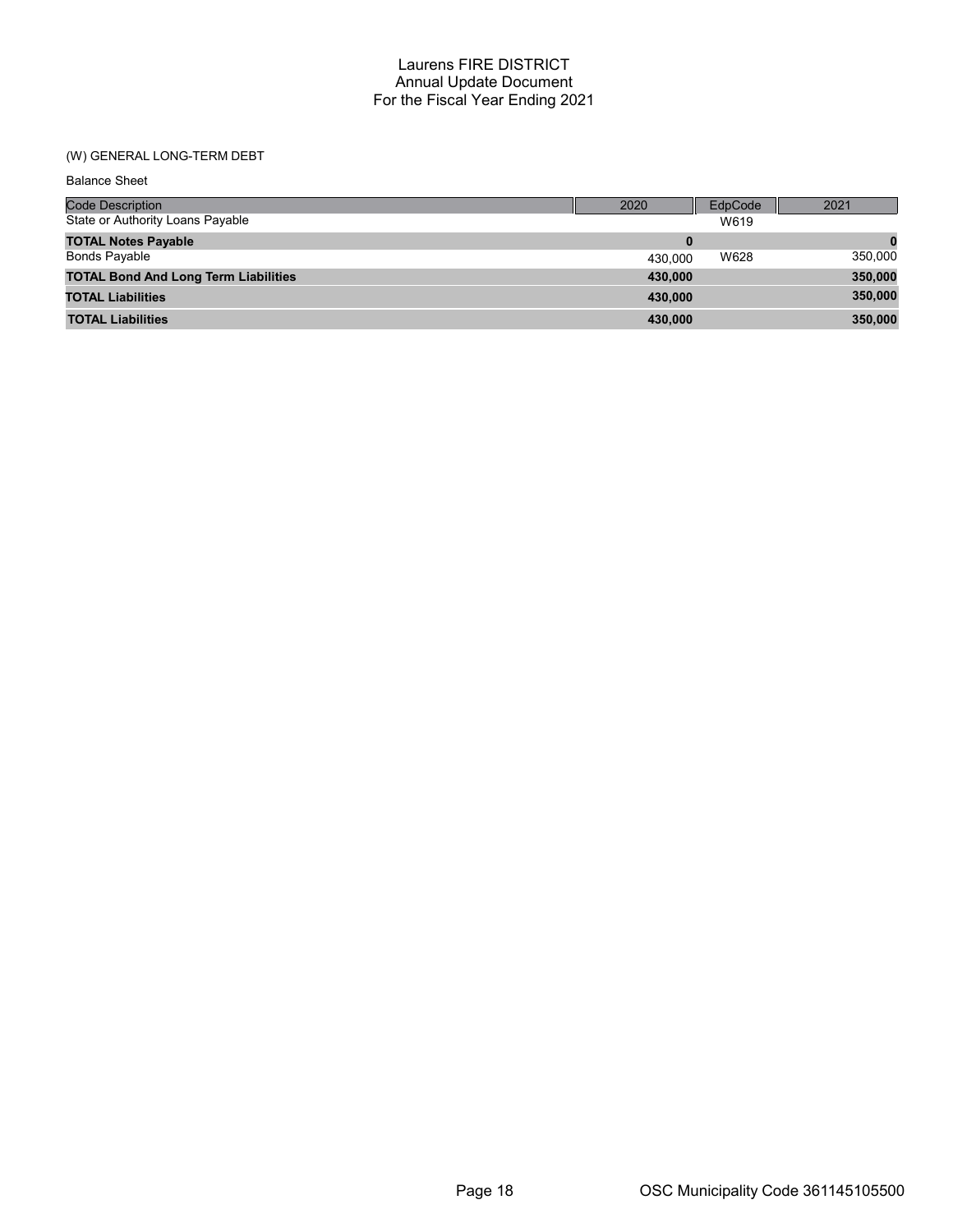### Office of the State Comptroller 206/2022 Statement of Indebtedness For the Fiscal Year Ending 2021

### County of: Otsego

#### Municipal Code: 361145105500

| First<br>Year | <b>Debt</b><br>Code | <b>Description</b>                                                         | Cops<br>Flag | Comp<br>Flag | Date of<br><b>Issue</b> | Date of<br><b>Maturity</b> | Int.<br>Rate | Var? | Amt. Orig.<br><b>Issued</b> | O/S Beg.<br>of Year | Paid<br>Dur. Year | Redeemed<br><b>Bond Proc.</b> | Prior Yr.<br>Adjust. | <b>Accreted</b><br><b>Interest</b> | $O/S$ End<br>of Year |
|---------------|---------------------|----------------------------------------------------------------------------|--------------|--------------|-------------------------|----------------------------|--------------|------|-----------------------------|---------------------|-------------------|-------------------------------|----------------------|------------------------------------|----------------------|
| 2019          | <b>BOND N</b>       | Fire Apparatus, Pick<br>Up Truck                                           |              |              | 10/29/2019              | 10/15/2025                 | 2.93%        |      | \$510,000                   | \$430,000           | \$80,000          | \$0                           | \$0                  |                                    | \$350,000            |
|               |                     | Total for Type/Exempt Status - Sums Issued Amts only made in AFR Year      |              |              |                         |                            |              |      | \$0                         | \$430,000           | \$80,000          | \$0                           | \$0                  | \$0                                | \$350,000            |
|               |                     | AFR Year Total for All Debt Types - Sums Issued Amts only made in AFR Year |              |              |                         |                            |              |      | \$0                         | \$430,000           | \$80,000          |                               | \$0                  | \$0                                | \$350,000            |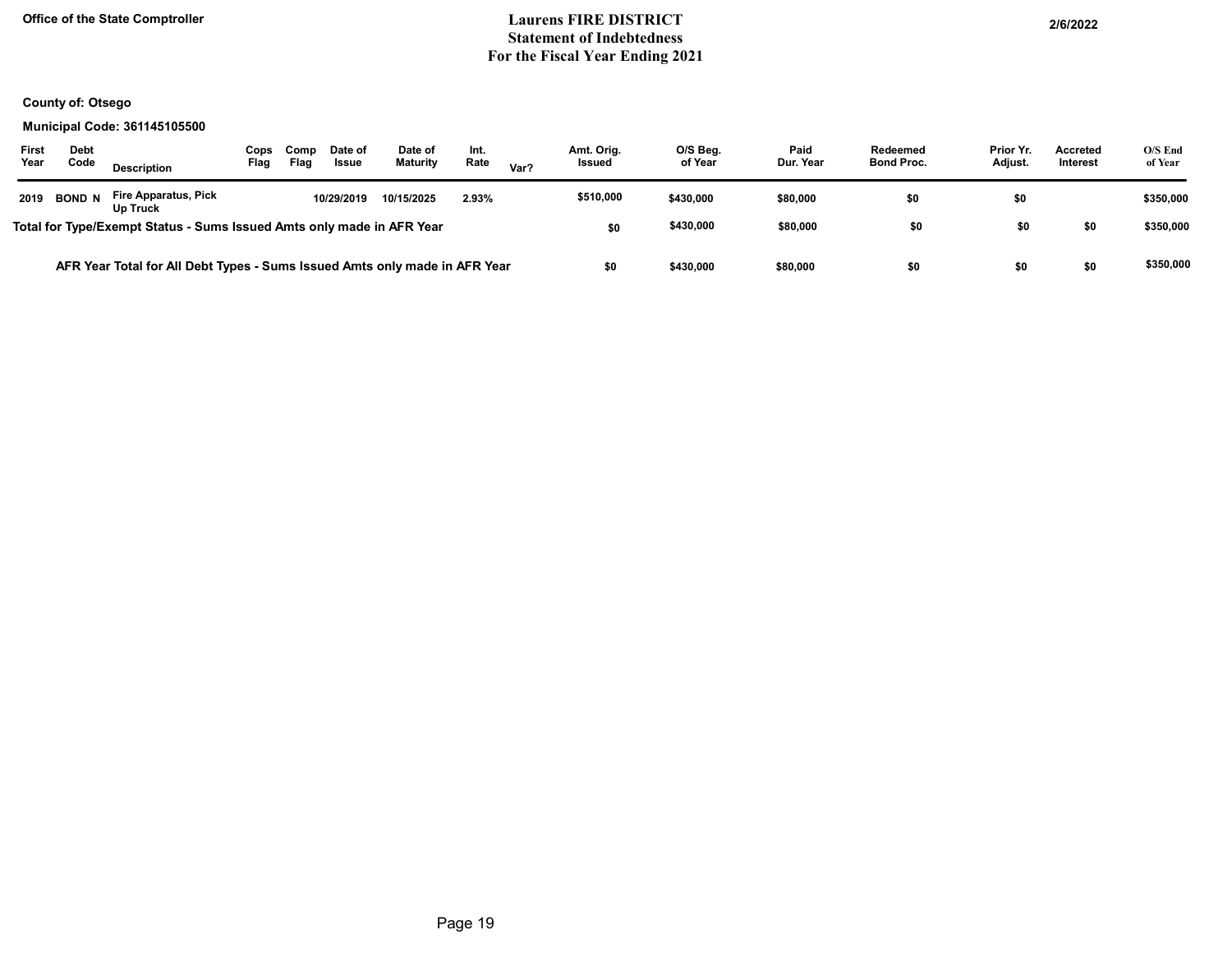#### Laurens FIRE DISTRICT Schedule of Time Deposits and Investments For the Fiscal Year Ending 2021

|                                                                                   | <b>EDP Code</b> | Amount       |
|-----------------------------------------------------------------------------------|-----------------|--------------|
| CASH:                                                                             |                 |              |
| On Hand                                                                           | 9Z2001          | (\$222.41)   |
| <b>Demand Deposits</b>                                                            | 9Z2011          | \$257,335.35 |
| <b>Time Deposits</b>                                                              | 9Z2021          |              |
| Total                                                                             |                 | \$257,112.94 |
| COLLATERAL:                                                                       |                 |              |
| - FDIC Insurance                                                                  | 9Z2014          | \$250,000.00 |
| Collateralized with securities held in<br>possession of municipality or its agent | 9Z2014A         |              |
| Total                                                                             |                 | \$250,000.00 |
| <b>INVESTMENTS:</b>                                                               |                 |              |
| - Securities (450)                                                                |                 |              |
| Book Value (cost)                                                                 | 9Z4501          |              |
| Market Value at Balance Sheet Date                                                | 9Z4502          |              |
| Collateralized with securities held in<br>possession of municipality or its agent | 9Z4504A         |              |
| - Repurchase Agreements (451)                                                     |                 |              |
| Book Value (cost)                                                                 | 9Z4511          |              |
| Market Value at Balance Sheet Date                                                | 9Z4512          |              |
| Collateralized with securities held in<br>possession of municipality or its agent | 9Z4514A         |              |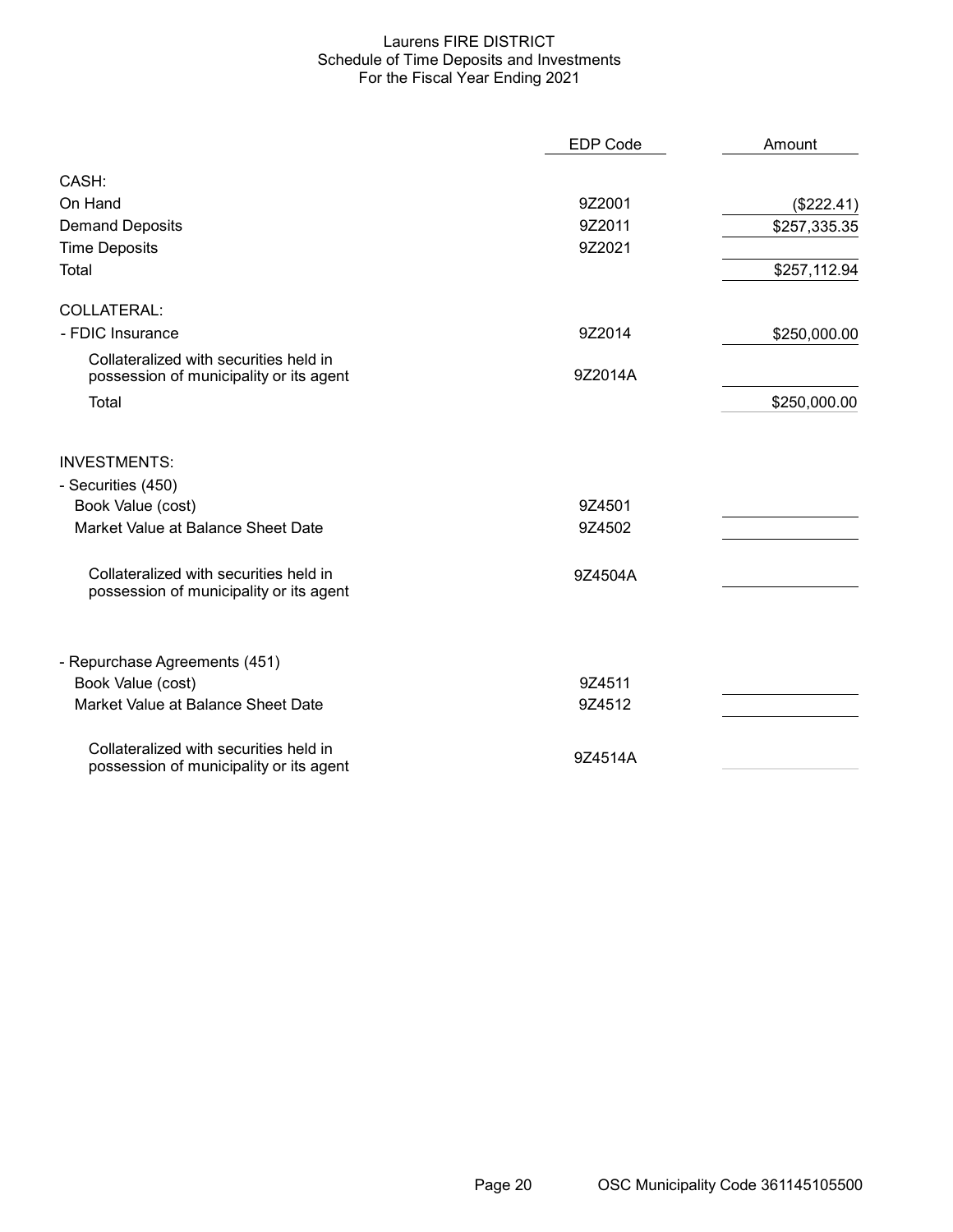#### Laurens FIRE DISTRICT Bank Reconciliation For the Fiscal Year Ending 2021

# Include All Checking, Savings and C.D. Accounts

| Bank<br>Account<br><b>Number</b> | Bank<br><b>Balance</b>                                                                                                                                                                                                            | Add:<br>Deposit<br>In Transit | Less:<br>Outstanding<br>Checks |          | Adjusted<br>Bank<br><b>Balance</b> |
|----------------------------------|-----------------------------------------------------------------------------------------------------------------------------------------------------------------------------------------------------------------------------------|-------------------------------|--------------------------------|----------|------------------------------------|
| *****-4203                       | \$11,510                                                                                                                                                                                                                          | \$0                           |                                | \$11,732 | (\$222)                            |
| *****-975                        | \$39,852                                                                                                                                                                                                                          | \$0                           |                                | \$0      | \$39,852                           |
| *****-0988                       | \$217,483                                                                                                                                                                                                                         | \$0                           |                                | \$0      | \$217,483                          |
| *****-6861                       | \$0                                                                                                                                                                                                                               | \$0                           |                                | \$0      | \$0                                |
|                                  | <b>Total Adjusted Bank Balance</b>                                                                                                                                                                                                |                               |                                |          | \$257,113                          |
|                                  | <b>Petty Cash</b>                                                                                                                                                                                                                 |                               |                                |          | \$.00                              |
|                                  | <b>Adjustments</b>                                                                                                                                                                                                                |                               |                                |          | \$.00                              |
|                                  | <b>Total Cash</b>                                                                                                                                                                                                                 |                               | 9ZCASH                         | $^\star$ | \$257,113                          |
|                                  | <b>Total Cash Balance All Funds</b>                                                                                                                                                                                               |                               | 9ZCASHB                        | $^\star$ | \$257,113                          |
|                                  | $\mathbf{r}$ , and a set of the set of the set of the set of the set of the set of the set of the set of the set of the set of the set of the set of the set of the set of the set of the set of the set of the set of the set of |                               |                                |          |                                    |

\* Must be equal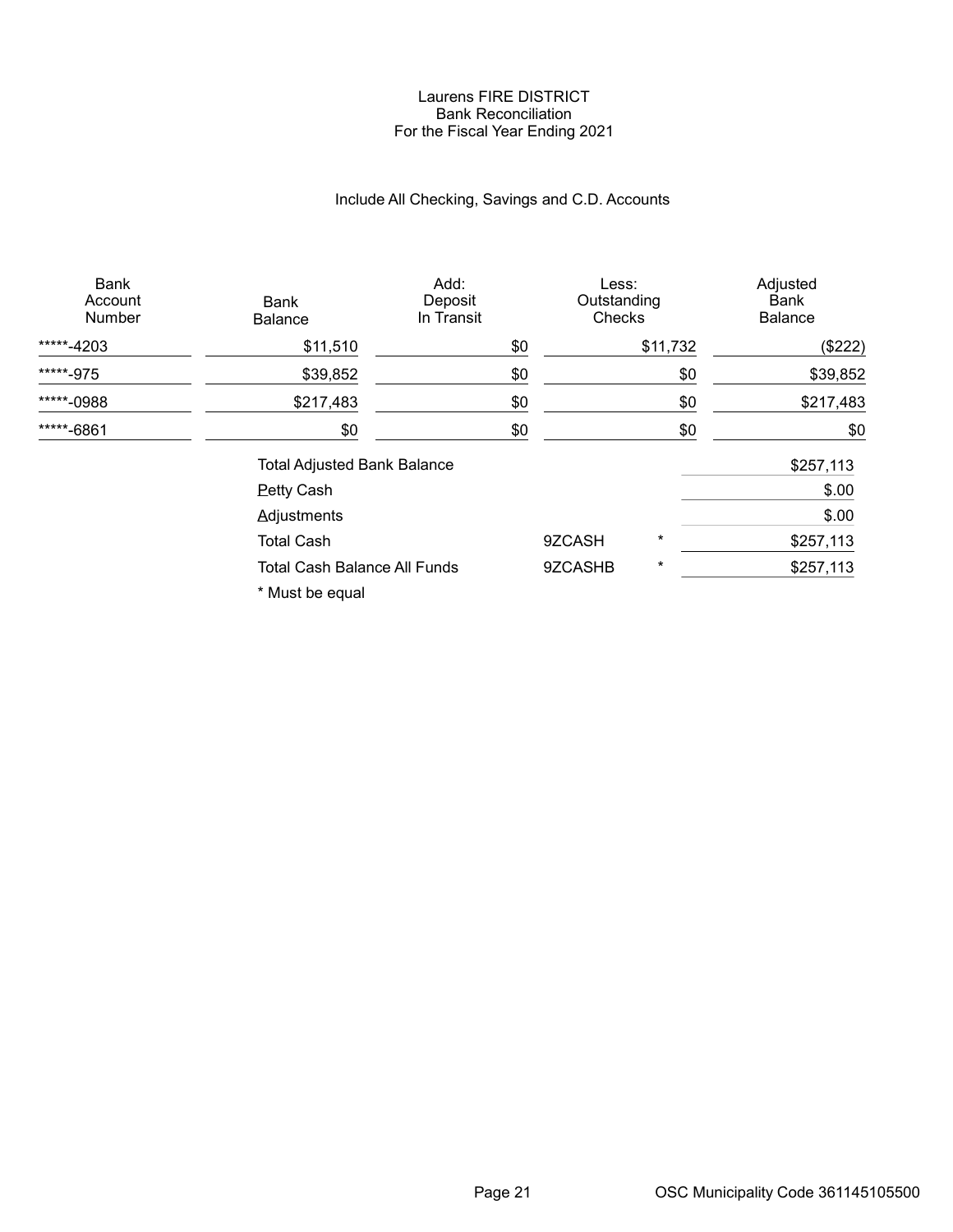### Laurens FIRE DISTRICT Fire District Questionnaire For the Fiscal Year Ending 2021

|    |                                                                                                                    | Response |
|----|--------------------------------------------------------------------------------------------------------------------|----------|
|    | 1) Has your district adopted a written procurement prolicy and is it complied with?                                |          |
|    | 2) Has your district contracted to have an independent audit of its financial statements?                          | N        |
|    | If not, has the Board of Fire Commissioners performed an internal audit of the<br>Treasurer's records and reports? | N        |
|    | 3) Does your district have a written travel policy and is it complied with?                                        | Y        |
| 4) | Are monthly bank reconciliations performed?                                                                        | Y        |
| 5) | What is your district's statutory spending limitation margin (amount) for the next fiscal                          |          |
| 6) | Does your district have a Length of Service Award Program<br>(LOSAP) for volunteer firefighters?                   |          |
|    | If so, how are the LOSAP funds invested?                                                                           |          |
|    | <b>Marketable Securities</b>                                                                                       |          |
|    | Annuities                                                                                                          |          |
|    | Life Insurance                                                                                                     |          |
|    | Other (describe)                                                                                                   |          |
| 7) | Has your Fire District adopted an investment policy as required by General Municipal<br>Law, Section 39?           | Y        |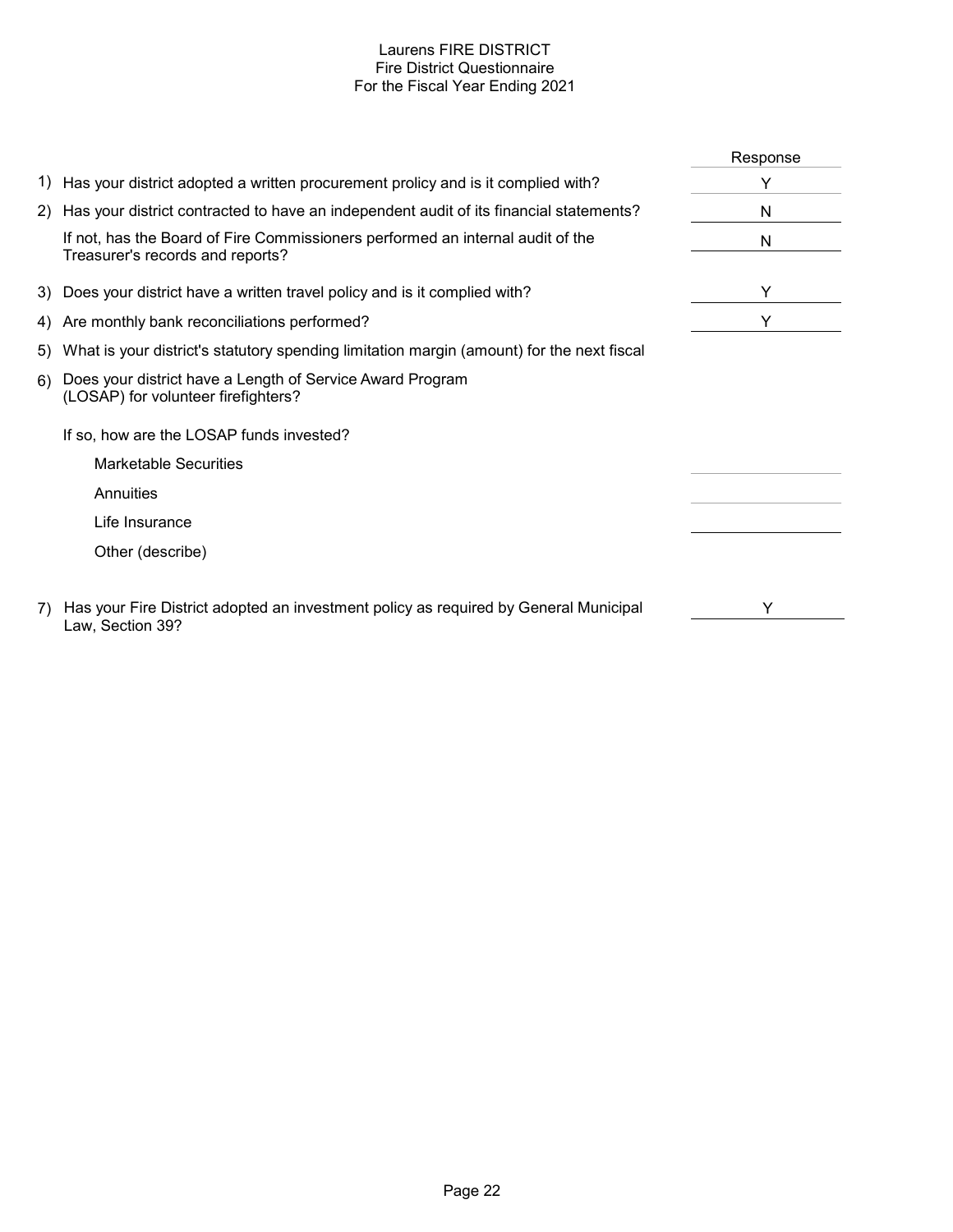#### Laurens FIRE DISTRICT Employee and Retiree Benefits For the Fiscal Year Ending 2021

|                        | <b>Total Full Time Employees:</b>                                           |                                             |                                              |                                              |               |
|------------------------|-----------------------------------------------------------------------------|---------------------------------------------|----------------------------------------------|----------------------------------------------|---------------|
|                        | <b>Total Part Time Employees:</b>                                           |                                             |                                              |                                              |               |
| <b>Account</b><br>Code | <b>Description</b>                                                          | Total<br><b>Expenditures</b><br>(All Funds) | # of Full<br><b>Time</b><br><b>Employees</b> | # of Part<br><b>Time</b><br><b>Employees</b> | # of Retirees |
| 90108                  | <b>State Retirement System</b>                                              |                                             |                                              |                                              |               |
| 90158                  | Police and Fire Retirement                                                  |                                             |                                              |                                              |               |
| 90258                  | <b>Local Pension Fund</b>                                                   |                                             |                                              |                                              |               |
| 90308                  | Social Security                                                             |                                             |                                              |                                              |               |
| 90408                  | <b>Worker's Compensation</b><br>Insurance                                   |                                             |                                              |                                              |               |
| 90458                  | Life Insurance                                                              |                                             |                                              |                                              |               |
| 90508                  | Unemployment Insurance                                                      |                                             |                                              |                                              |               |
| 90558                  | <b>Disability Insurance</b>                                                 |                                             |                                              |                                              |               |
| 90608                  | <b>Hospital and Medical</b><br>(Dental) Insurance                           |                                             |                                              |                                              |               |
| 90708                  | <b>Union Welfare Benefits</b>                                               |                                             |                                              |                                              |               |
|                        | 90858 Supplemental Benefit Payment to<br><b>Disabled Fire Fighters</b>      |                                             |                                              |                                              |               |
| 91890                  | <b>Other Employee Benefits</b>                                              |                                             |                                              |                                              |               |
|                        | <b>Total</b>                                                                | \$0.00                                      |                                              |                                              |               |
|                        | <b>Computed Total From Financial</b><br>Section (comparative purposes only) | \$4,060.00                                  |                                              |                                              |               |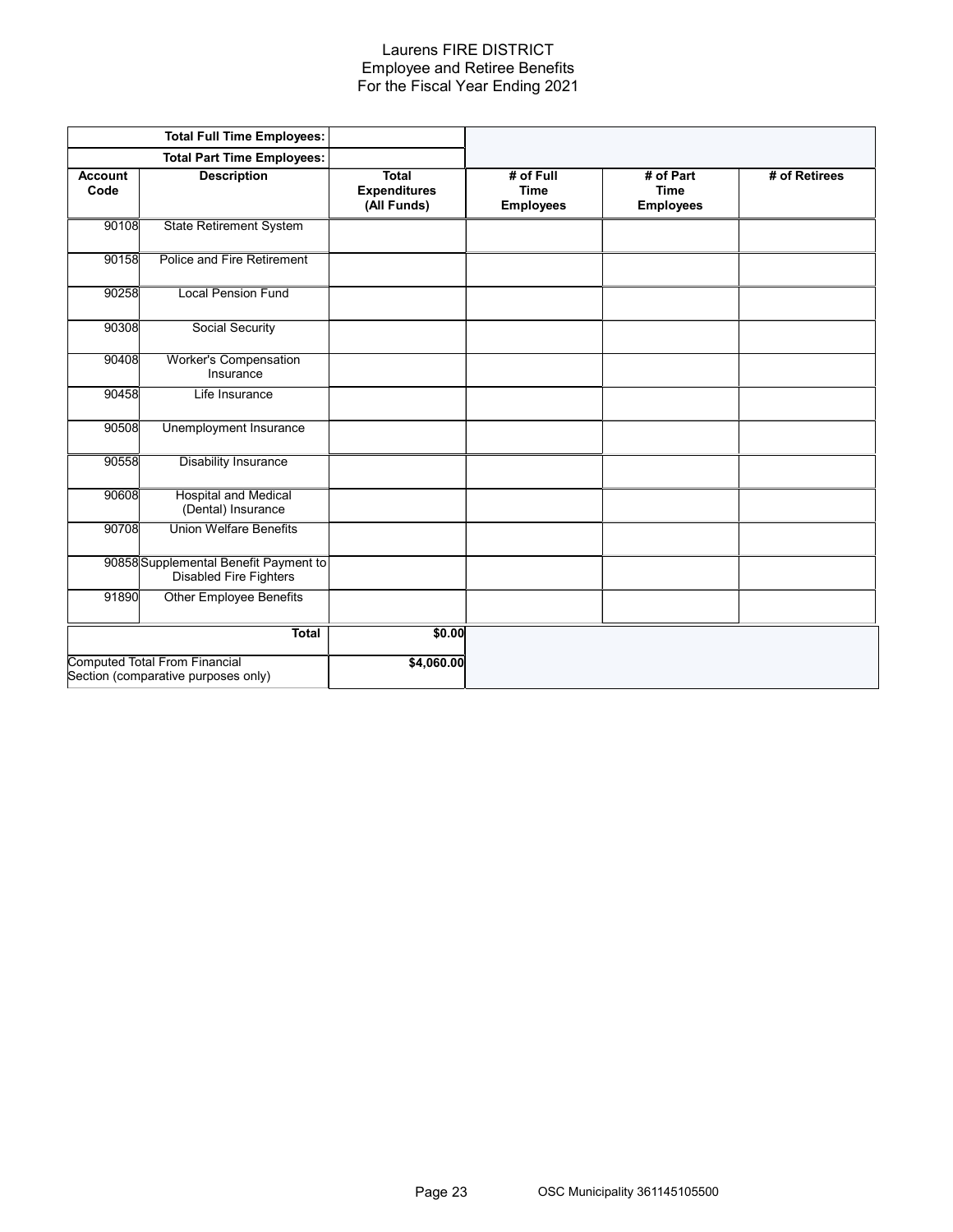#### Laurens FIRE DISTRICT Energy Costs and Consumption For the Fiscal Year Ending 2021

| <b>Energy Type</b> | <b>Total</b><br><b>Expenditures</b> | <b>Total Volume</b> | <b>Units Of</b><br><b>Measure</b> | <b>Alternative</b><br><b>Units Of</b><br><b>Measure</b> |
|--------------------|-------------------------------------|---------------------|-----------------------------------|---------------------------------------------------------|
| Gasoline           | \$980                               |                     | gallons                           |                                                         |
| Diesel Fuel        | \$4,795                             |                     | gallons                           |                                                         |
| Fuel Oil           | \$8,939                             |                     | gallons                           |                                                         |
| <b>Natural Gas</b> |                                     |                     | cubic feet                        |                                                         |
| Electricity        | \$4,309                             |                     | kilowatt-hours                    |                                                         |
| Coal               |                                     |                     | tons                              |                                                         |
| Propane            |                                     |                     | gallons                           |                                                         |